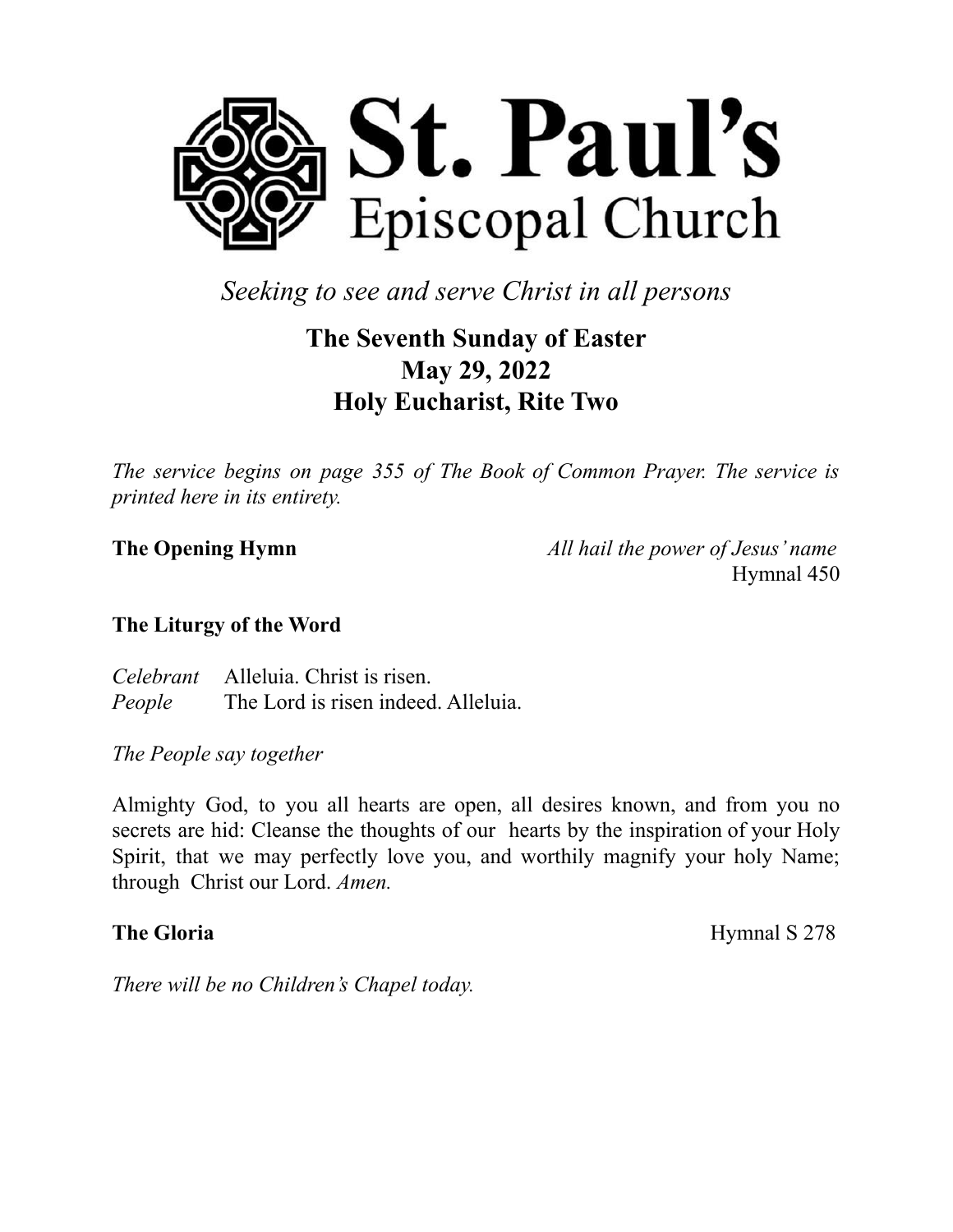### **The Collect of the Day**

*Celebrant* The Lord be with you. *People* And also with you. *Celebrant* Let us pray.

O God, the King of glory, you have exalted your only Son Jesus Christ with great triumph to your kingdom in heaven: Do not leave us comfortless, but send us your Holy Spirit to strengthen us, and exalt us to that place where our Savior Christ has gone before; who lives and reigns with you and the Holy Spirit, one God, in glory everlasting. *Amen.*

# **A Collect for Memorial Day**

O Judge of the nations, we remember before you with grateful hearts the men and women of our country who in the day of decision ventured much for the liberties we now enjoy. Grant that we may not rest until all the people of this land share in the benefits of true freedom and gladly accept its disciplines. This we ask in the name of Jesus Christ our Lord. *Amen.*

# **The First Lesson: Acts 16:16-34**

With Paul and Silas, we came to Philippi in Macedonia, a Roman colony, and, as we were going to the place of prayer, we met a slave girl who had a spirit of divination and brought her owners a great deal of money by fortune-telling. While she followed Paul and us, she would cry out, "These men are slaves of the Most High God, who proclaim to you a way of salvation." She kept doing this for many days. But Paul, very much annoyed, turned and said to the spirit, "I order you in the name of Jesus Christ to come out of her." And it came out that very hour.

But when her owners saw that their hope of making money was gone, they seized Paul and Silas and dragged them into the marketplace before the authorities. When they had brought them before the magistrates, they said, "These men are disturbing our city; they are Jews and are advocating customs that are not lawful for us as Romans to adopt or observe." The crowd joined in attacking them, and the magistrates had them stripped of their clothing and ordered them to be beaten with rods. After they had given them a severe flogging, they threw them into prison and ordered the jailer to keep them securely. Following these instructions, he put them in the innermost cell and fastened their feet in the stocks.

About midnight Paul and Silas were praying and singing hymns to God, and the prisoners were listening to them. Suddenly there was an earthquake, so violent that the foundations of the prison were shaken; and immediately all the doors were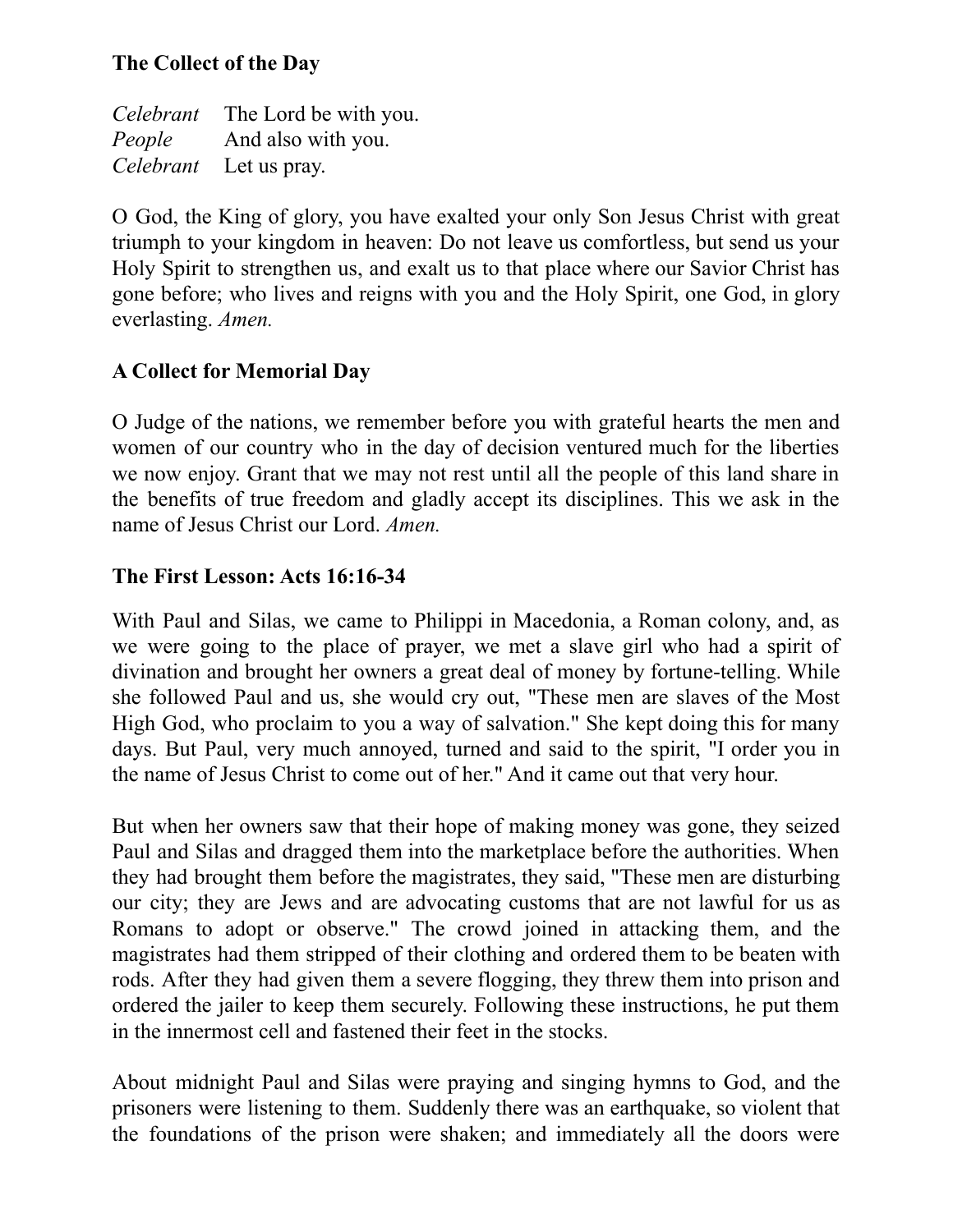opened and everyone's chains were unfastened. When the jailer woke up and saw the prison doors wide open, he drew his sword and was about to kill himself, since he supposed that the prisoners had escaped. But Paul shouted in a loud voice, "Do not harm yourself, for we are all here." The jailer called for lights, and rushing in, he fell down trembling before Paul and Silas. Then he brought them outside and said, "Sirs, what must I do to be saved?" They answered, "Believe on the Lord Jesus, and you will be saved, you and your household." They spoke the word of the Lord to him and to all who were in his house. At the same hour of the night he took them and washed their wounds; then he and his entire family were baptized without delay. He brought them up into the house and set food before them; and he and his entire household rejoiced that he had become a believer in God.

| Lector | The Word of the Lord. |
|--------|-----------------------|
| People | Thanks be to God.     |

## **The Psalm: 97**

| 1 The Lord is King; let the earth rejoice; *                                        |
|-------------------------------------------------------------------------------------|
| let the multitude of the isles be glad.                                             |
| 2 Clouds and darkness are round about him, *                                        |
| righteousness and justice are the foundations of his throne.                        |
| 3 A fire goes before him *                                                          |
| and burns up his enemies on every side.                                             |
| 4 His lightnings light up the world; *                                              |
| the earth sees it and is afraid.                                                    |
| 5 The mountains melt like wax at the presence of the Lord, *                        |
| at the presence of the Lord of the whole earth.                                     |
| 6 The heavens declare his righteousness, *                                          |
| and all the peoples see his glory.                                                  |
| 7 Confounded be all who worship carved images and delight in false gods! *          |
| Bow down before him, all you gods.                                                  |
| 8 Zion hears and is glad, and the cities of Judah rejoice, *                        |
| because of your judgments, O Lord.                                                  |
| 9 For you are the Lord, most high over all the earth; *                             |
| you are exalted far above all gods.                                                 |
| 10 The Lord loves those who hate evil; *                                            |
| he preserves the lives of his saints and delivers them from the hand of the wicked. |
| 11 Light has sprung up for the righteous, *                                         |
| and joyful gladness for those who are truehearted.                                  |
| 12 Rejoice in the Lord, you righteous, *                                            |
| and give thanks to his holy Name.                                                   |
|                                                                                     |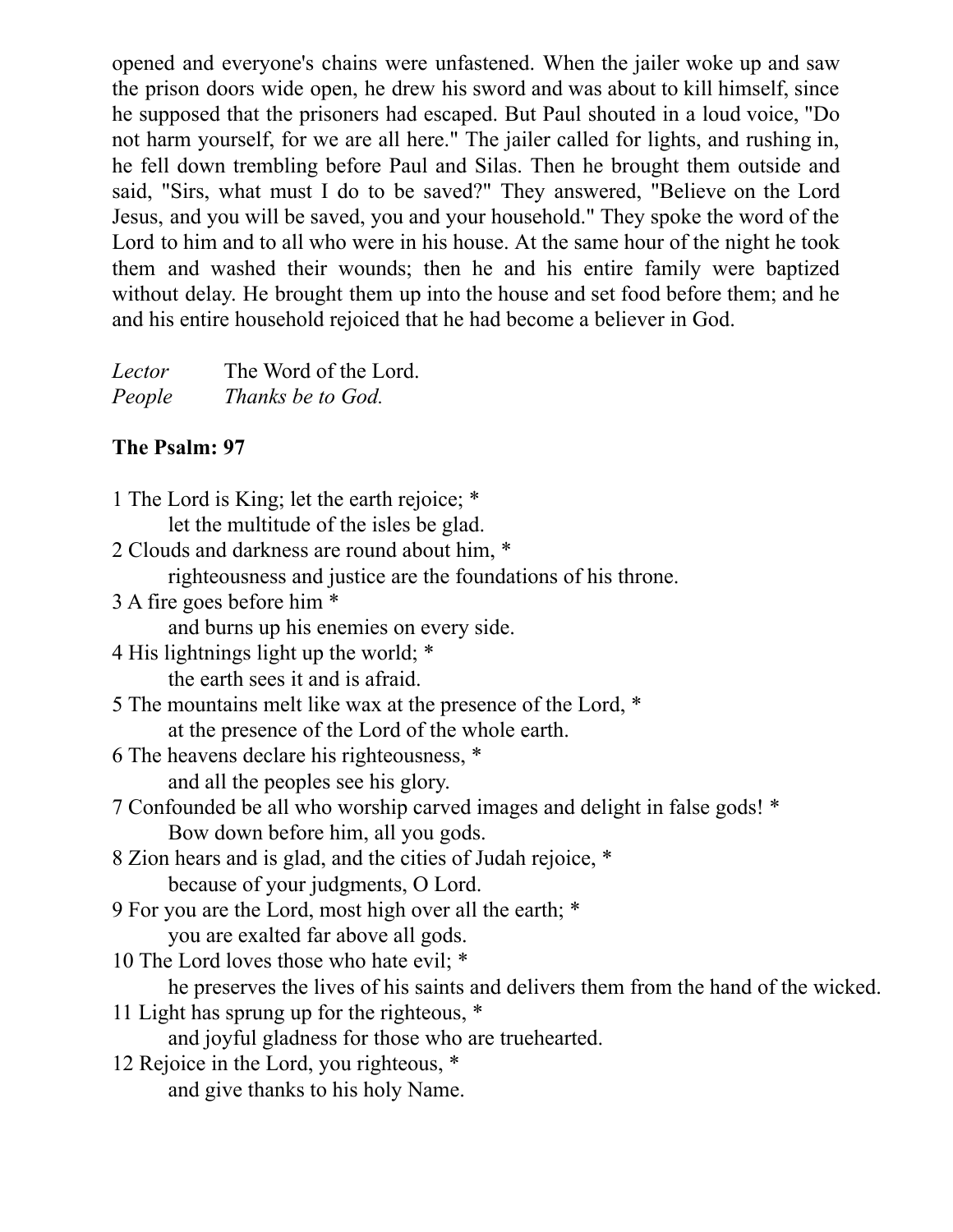## **The Second Reading: Revelation 22:12-14,16-17,20-21**

At the end of the visions I, John, heard these words: "See, I am coming soon; my reward is with me, to repay according to everyone's work. I am the Alpha and the Omega, the first and the last, the beginning and the end."

Blessed are those who wash their robes, so that they will have the right to the tree of life and may enter the city by the gates. "It is I, Jesus, who sent my angel to you with this testimony for the churches. I am the root and the descendant of David, the bright morning star."

The Spirit and the bride say, "Come." And let everyone who hears say, "Come." And let everyone who is thirsty come. Let anyone who wishes take the water of life as a gift.

The one who testifies to these things says, "Surely I am coming soon." Amen. Come, Lord Jesus! The grace of the Lord Jesus be with all the saints. Amen.

*Lector* The Word of the Lord. *People Thanks be to God.*

**The Sequence Hymn** *Christ is the world's true light* Hymnal 542

### **The Holy Gospel: John 17:20-26**

*Celebrant* The Holy Gospel of our Lord Jesus Christ according to John. *People* Glory to you, Lord Christ.

Jesus prayed for his disciples, and then he said. "I ask not only on behalf of these, but also on behalf of those who will believe in me through their word, that they may all be one. As you, Father, are in me and I am in you, may they also be in us, so that the world may believe that you have sent me. The glory that you have given me I have given them, so that they may be one, as we are one, I in them and you in me, that they may become completely one, so that the world may know that you have sent me and have loved them even as you have loved me. Father, I desire that those also, whom you have given me, may be with me where I am, to see my glory, which you have given me because you loved me before the foundation of the world.

"Righteous Father, the world does not know you, but I know you; and these know that you have sent me. I made your name known to them, and I will make it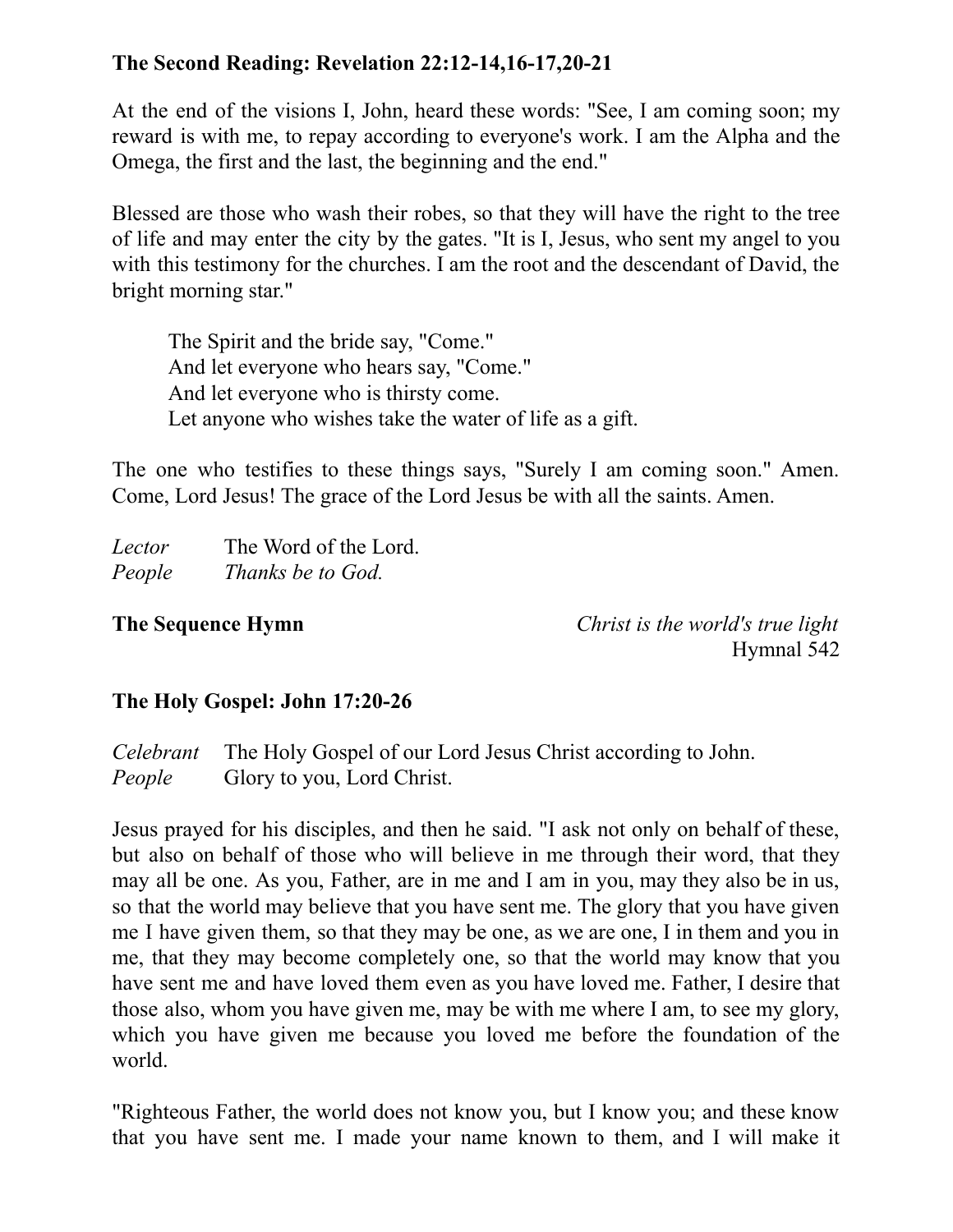known, so that the love with which you have loved me may be in them, and I in them."

*Celebrant* The Gospel of the Lord. *People* Praise to you, Lord Christ.

*A period of silence is kept.*

## **The Nicene Creed** BCP 358

### *All say together*

We believe in one God, the Father, the Almighty, maker of heaven and earth, of all that is, seen and unseen.

We believe in one Lord, Jesus Christ, the only Son of God, eternally begotten of the Father, God from God, Light from Light, true God from true God, begotten, not made, of one Being with the Father. Through him all things were made. For us and for our salvation he came down from heaven: by the power of the Holy Spirit he became incarnate from the Virgin Mary, and was made man. For our sake he was crucified under Pontius Pilate; he suffered death and was buried. On the third day he rose again in accordance with the Scriptures; he ascended into heaven and is seated at the right hand of the Father. He will come again in glory to judge the living and the dead, and his kingdom will have no end. We believe in the Holy Spirit, the Lord, the giver of life, who proceeds from the Father and the Son. With the Father and the Son he is worshiped and glorified. He has spoken through the prophets. We believe in one holy catholic and apostolic Church. We acknowledge one baptism for the forgiveness of sins. We look for the resurrection of the dead, and the life of the world to come. Amen.

**The Sermon** Mark Johnson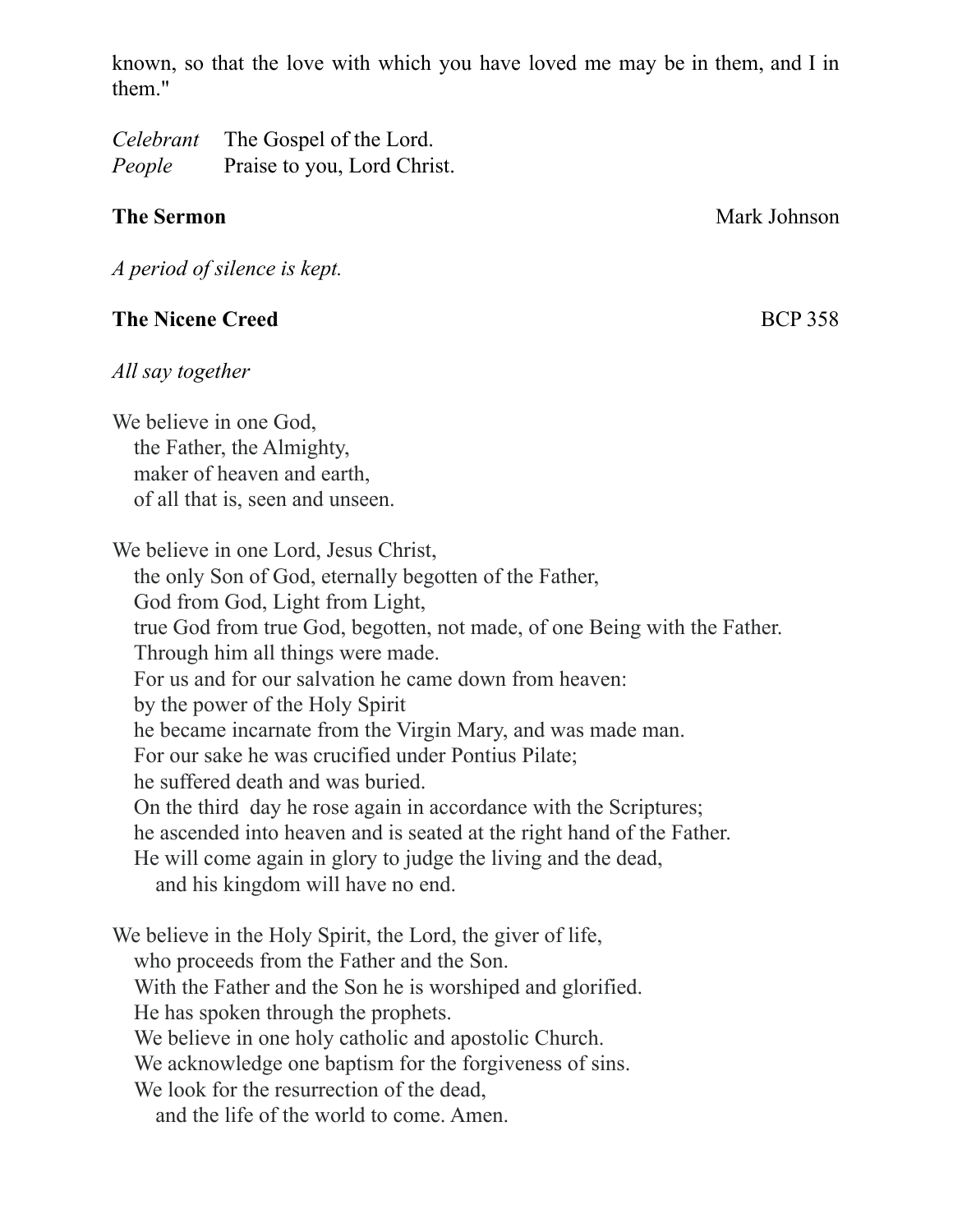## **The Prayers of the People — Form III**

| People                | Intercessor Father, we pray for your holy Catholic Church;<br>That we all may be one.                                                                                                                                                                        |
|-----------------------|--------------------------------------------------------------------------------------------------------------------------------------------------------------------------------------------------------------------------------------------------------------|
| People                | <i>Intercessor</i> Grant that every member of the Church may truly and humbly serve you;<br>That your Name may be glorified by all people.                                                                                                                   |
| People                | Intercessor We pray for all bishops, priests, and deacons;<br>That they may be faithful ministers of your Word and Sacraments.                                                                                                                               |
| People                | <i>Intercessor</i> We pray for all who govern and hold authority in the nations of the world;<br>That there may be justice and peace on the earth.                                                                                                           |
| Intercessor<br>People | Give us grace to do your will in all that we undertake;<br>That our works may find favor in your sight.                                                                                                                                                      |
| Intercessor<br>People | Have compassion on those who suffer from any grief or trouble;<br>That they may be delivered from their distress.                                                                                                                                            |
|                       | <i>Intercessor</i> Give to the departed eternal rest, especially the children and teachers<br>in Uvalde.                                                                                                                                                     |
| People                | Let light perpetual shine upon them.                                                                                                                                                                                                                         |
| People                | <i>Intercessor</i> We praise you for your saints who have entered into joy;<br>May we also come to share in your heavenly kingdom.                                                                                                                           |
|                       | <i>Intercessor</i> Let us pray for our own needs and those of others. We pray for those<br>on our prayer list. We give thanks for those who celebrate birthdays<br>this week, especially: J.D., John Ward, Cathy, Renee, Alice Ann,<br>Rosetta, Karin, Anne. |

*The Celebrant adds a concluding Collect.*

O Lord our God, accept the fervent prayers of your people; in the multitude of your mercies, look with compassion upon us and all who turn to you for help; for you are gracious, O lover of souls, and to you we give glory, Father, Son, and Holy Spirit, now and for ever. Amen.

### **The Peace**

*Celebrant* The peace of the Lord be always with you. *People* And also with you.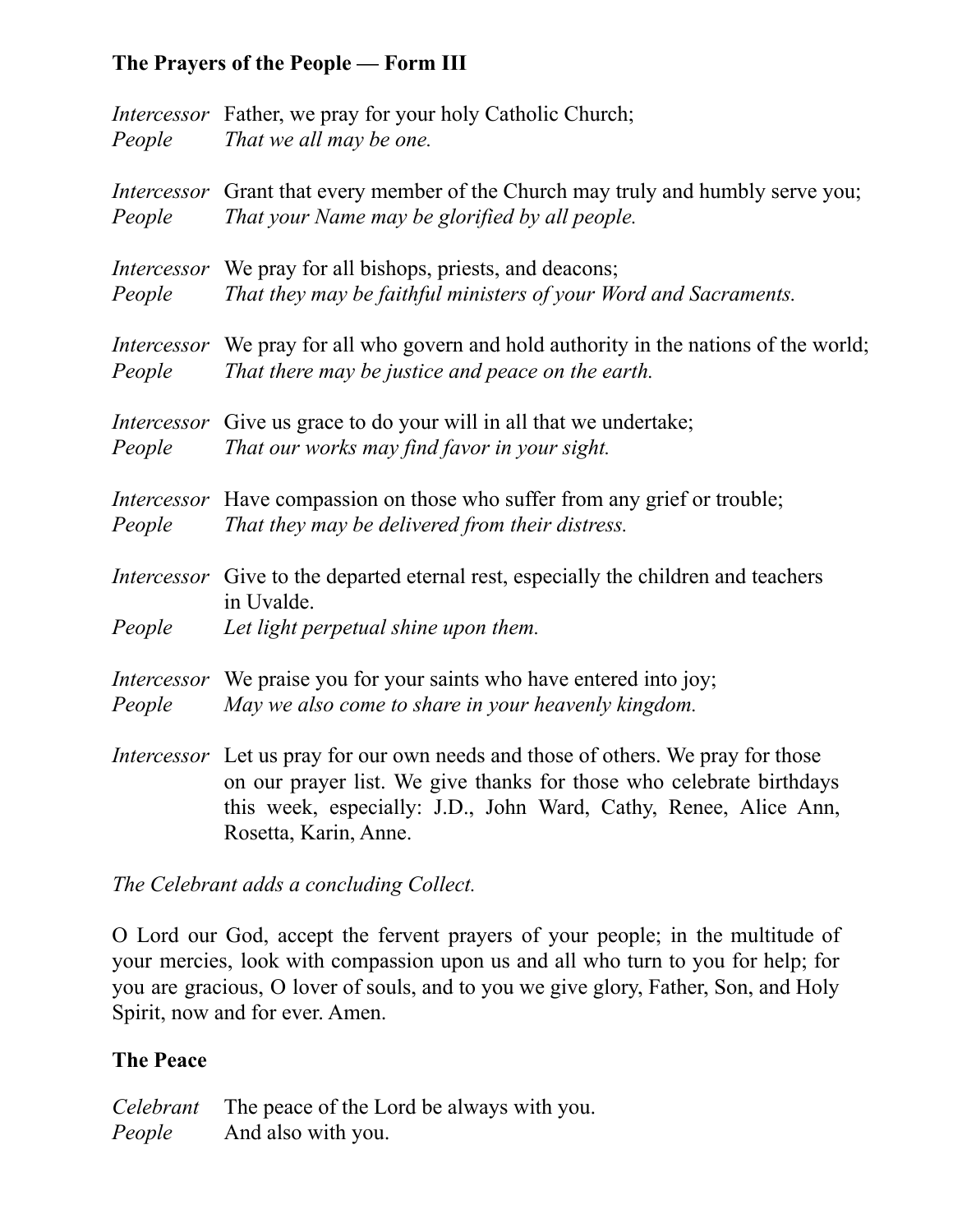## **The Holy Communion**

### **The Offertory** *If ye love me*

Thomas Tallis

**The Presentation Hymn** *How bright appears the Morning Star* Hymnal 497

### **The Great Thanksgiving** Eucharistic Prayer B

BCP 367

|           | <i>Celebrant</i> The Lord be with you.     |
|-----------|--------------------------------------------|
| People    | And also with you.                         |
|           | <i>Celebrant</i> Lift up your hearts.      |
| People    | We lift them to the Lord.                  |
| Celebrant | Let us give thanks to the Lord our God.    |
| People    | It is right to give him thanks and praise. |

*The Celebrant proceeds*

It is right, and a good and joyful thing, always and everywhere to give thanks to you, Father Almighty, Creator of heaven and earth. But chiefly are we bound to praise you for the glorious resurrection of your Son Jesus Christ our Lord; for he is the true Paschal Lamb, who was sacrificed for us, and has taken away the sin of the world. By his death he has destroyed death, and by his rising to life again he has won for us everlasting life. Therefore we praise you, joining our voices with Angels and Archangels and with all the company of heaven, who for ever sing this hymn to proclaim the glory of your Name:

**The Sanctus** Hymnal S 128

We give thanks to you, O God, for the goodness and love which you have made known to us in creation; in the calling of Israel to be your people; in your Word spoken through the prophets; and above all in the Word made flesh, Jesus, your Son. For in these last days you sent him to be incarnate from the Virgin Mary, to be the Savior and Redeemer of the world. In him, you have delivered us from evil, and made us worthy to stand before you.

In him, you have brought us out of error into truth, out of sin into righteousness, out of death into life. On the night before he died for us, our Lord Jesus Christ took bread; and when he had given thanks to you, he broke it, and gave it to his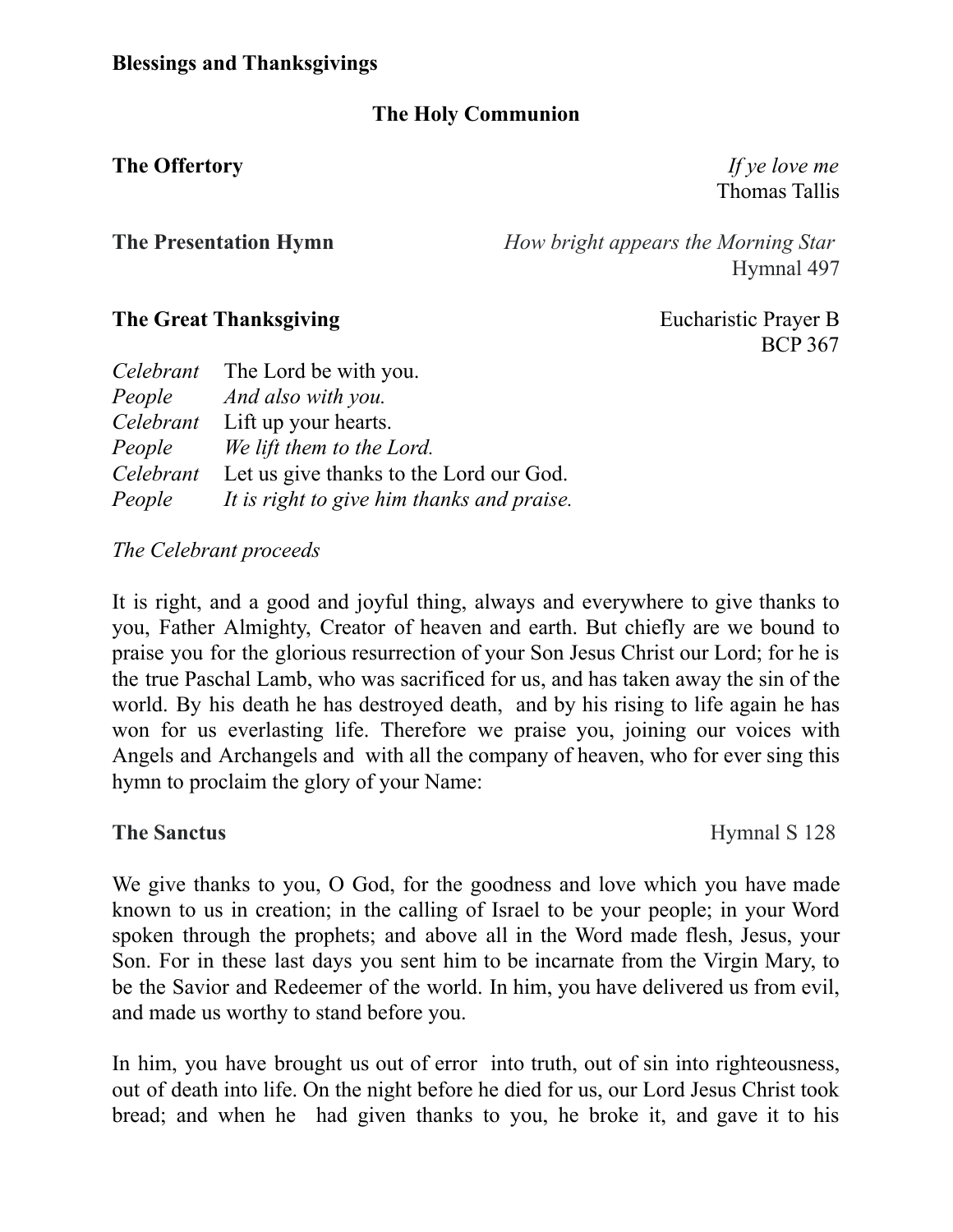disciples, and said, "Take, eat: This is my Body, which is given for you. Do this for the remembrance of me."

After supper he took the cup of wine; and when he had given thanks, he gave it to them, and said, "Drink this, all of you: This is my Blood of the new Covenant, which is shed for you and for many for the forgiveness of sins. Whenever you drink it, do this for the remembrance of me."

Therefore we proclaim the mystery of faith:

*Celebrant and People*

**We remember his death, we proclaim his resurrection, we await his coming in glory;**

### *The Celebrant continues*

And we offer our sacrifice of praise and thanksgiving to you, O Lord of all; presenting to you, from your creation, this bread and this wine. We pray you, gracious God, to send your Holy Spirit upon these gifts that they may be the Sacrament of the Body of Christ and his Blood of the new Covenant. Unite us to your Son in his sacrifice, that we may be acceptable through him, being sanctified by the Holy Spirit. In the fullness of time, put all things in subjection under your Christ, and bring us to that heavenly country where, with all your saints, we may enter the everlasting heritage of your sons and daughters; through Jesus Christ our Lord, the firstborn of all creation, the head of the Church, and the author of our salvation. By him, and with him, and in him, in the unity of the Holy Spirit all honor and glory is yours, Almighty Father, now and for ever.



And now, as our Savior Christ has taught us, we are bold to say,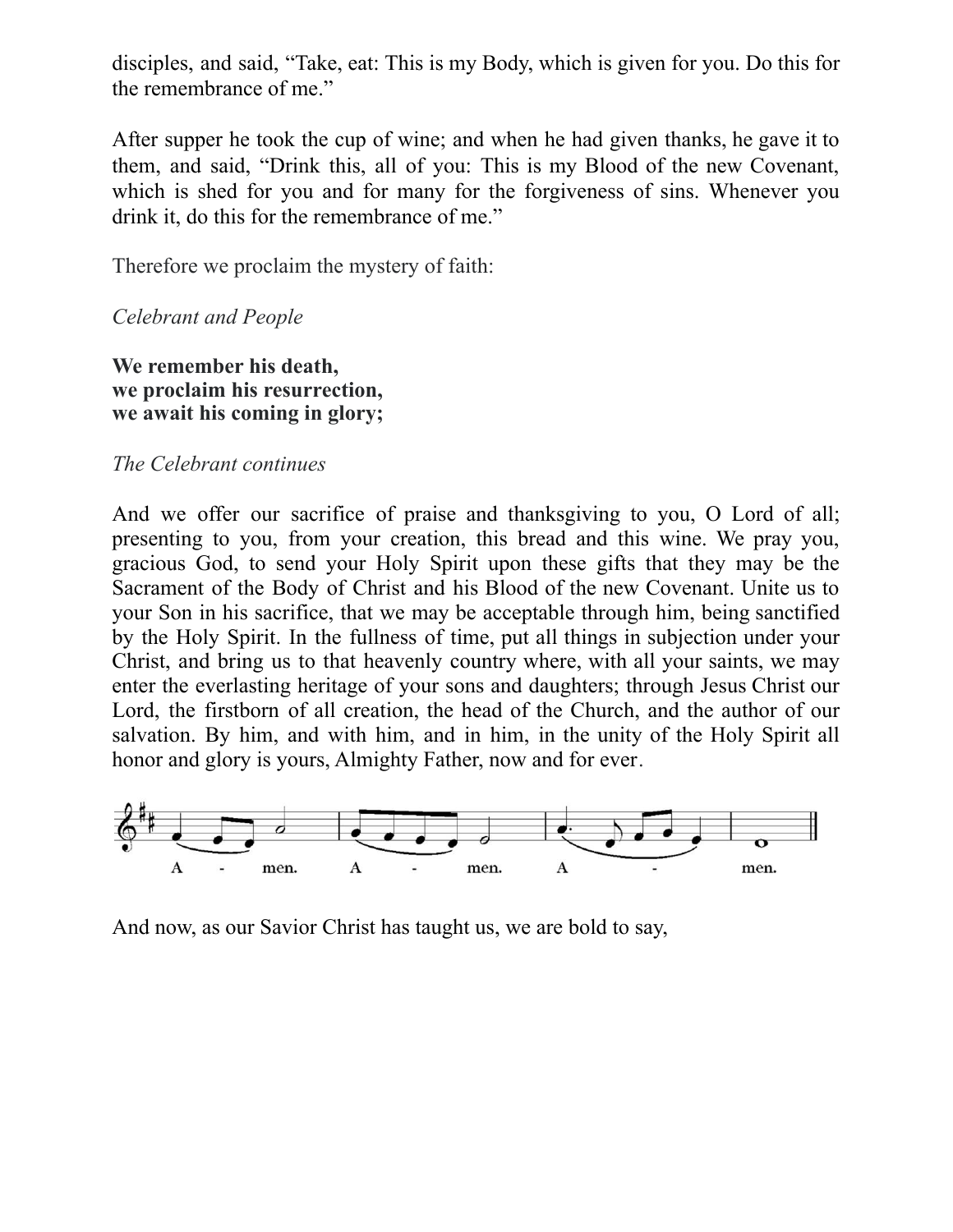### *People and Celebrant*

Our Father, who art in heaven, hallowed be thy Name, thy kingdom come, thy will be done, on earth as it is in heaven. Give us this day our daily bread. And forgive us our trespasses, as we forgive those who trespass against us. And lead us not into temptation, but deliver us from evil. For thine is the kingdom, and the power, and the glory, for ever and ever. Amen.

### **The Breaking of the Bread**

*A period of silence is kept.*

### **The Fraction Anthem** Hymnal S 154

*Facing the people, the Celebrant says the following Invitation*

The Gifts of God for the People of God.

*Holy Communion is of ered via the common cup for sipping or intinction (dipping the wafer into the wine). Gluten-free wafers are available at the side altar.*

| <b>The Communion Anthem</b> | Courante from Cello Suite no. 1 |
|-----------------------------|---------------------------------|
|                             | J.S. Bach                       |
|                             |                                 |

**The Communion Hymn** *Lord enthroned in heavenly splendor* Hymnal 307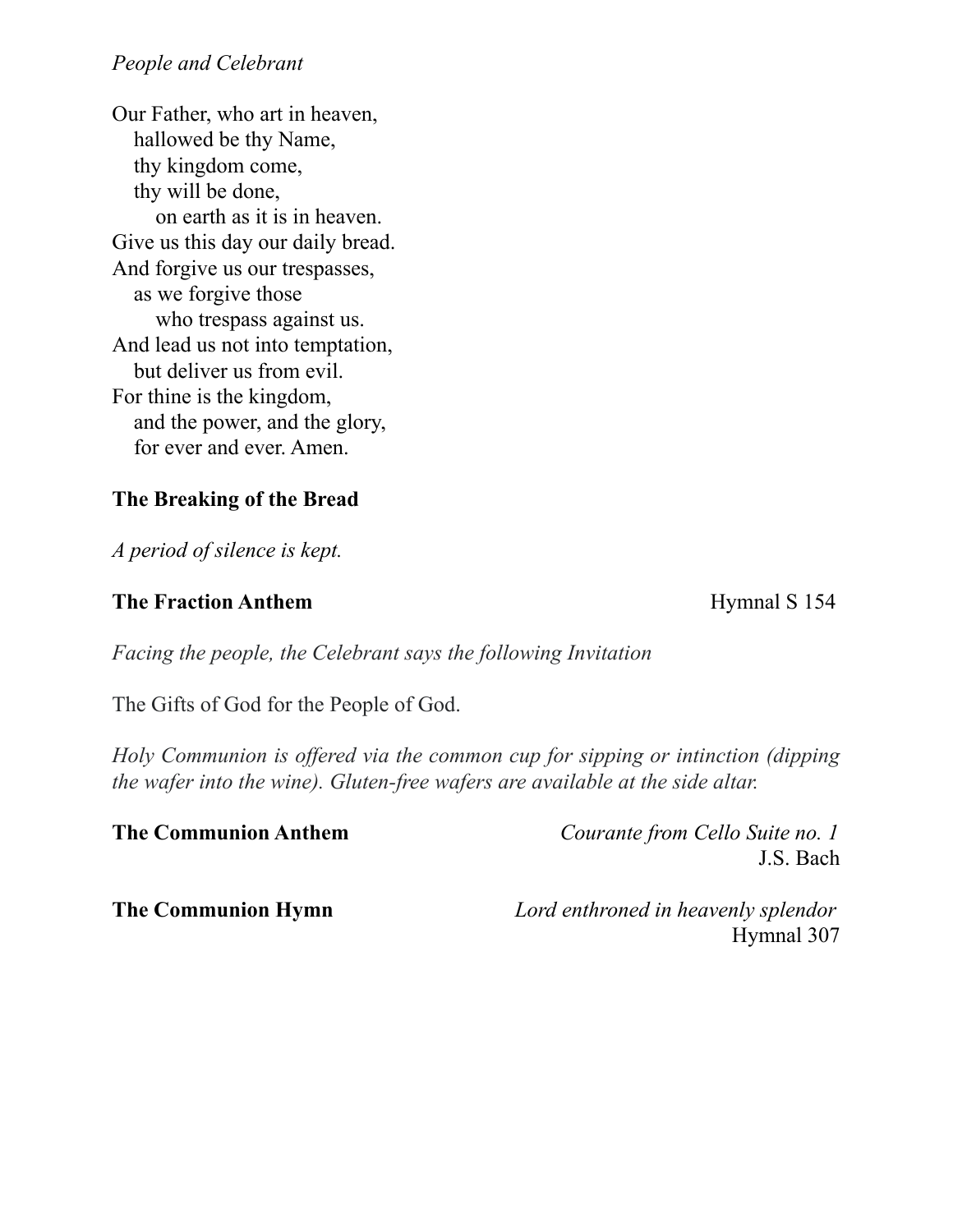### **The Post Communion Prayer**

*Celebrant* Let us pray.

### *Celebrant and People*

Eternal God, heavenly Father, you have graciously accepted us as living members of your Son our Savior Jesus Christ, and you have fed us with spiritual food in the Sacrament of his Body and Blood. Send us now into the world in peace, and grant us strength and courage to love and serve you with gladness and singleness of heart; through Christ our Lord. *Amen.*

### **The Blessing**

| <b>The Closing Hymn</b> | O beautiful for spacious skies |
|-------------------------|--------------------------------|
|                         | Hymnal 719                     |

### **The Dismissal**

*Celebrant* Let us go forth into the world, rejoicing in the power of the Spirit. Alleluia, alleluia. *People Thanks be to God. Alleluia, alleluia.*

### **SERVICE PARTICIPANTS**

| <b>Vestry Person of the Week</b> | Mark Levan                                            |
|----------------------------------|-------------------------------------------------------|
| <b>Vergers</b>                   | Daryl Jones, Jennifer Thomasson                       |
| <b>Eucharistic Ministers</b>     | Brother Massenburg, Michele Mattera                   |
| <b>Readers/Intercessor</b>       | Nicole Walters                                        |
| <b>Acolytes</b>                  | Victoria Eversoll (1st), Caroline Hawes (2nd)         |
|                                  | <b>Rhett Eversoll (Banner)</b>                        |
|                                  | Houston Hawes, Lily Mattera (Torchbearers)            |
| <b>Ushers</b>                    | Bob Heaberlin, Heather Turner, JJ Thomasson,          |
|                                  | David Carver, Jeff Lawhead, Rick Candler, Philip Hand |
| <b>Organists</b>                 | Dawn Harrison, Cole Hankins                           |

### *Remember in your Prayers*

A Prayer for Love: (From The Daughters of the King) Bless us with Love, O Merciful God; That we may love as you love. That we may show patience, tolerance, kindness, caring and love to all. Bless us with your love.

We pray for those with timely concerns: Brink Howard, Heather Pennell-Glover, Anne Murphy, Karol Lamb, Marvin Simpson, Joseph Bagwell, Amanda and Emersyn Taylor, Phoebe Kohler, Josephine Warwick.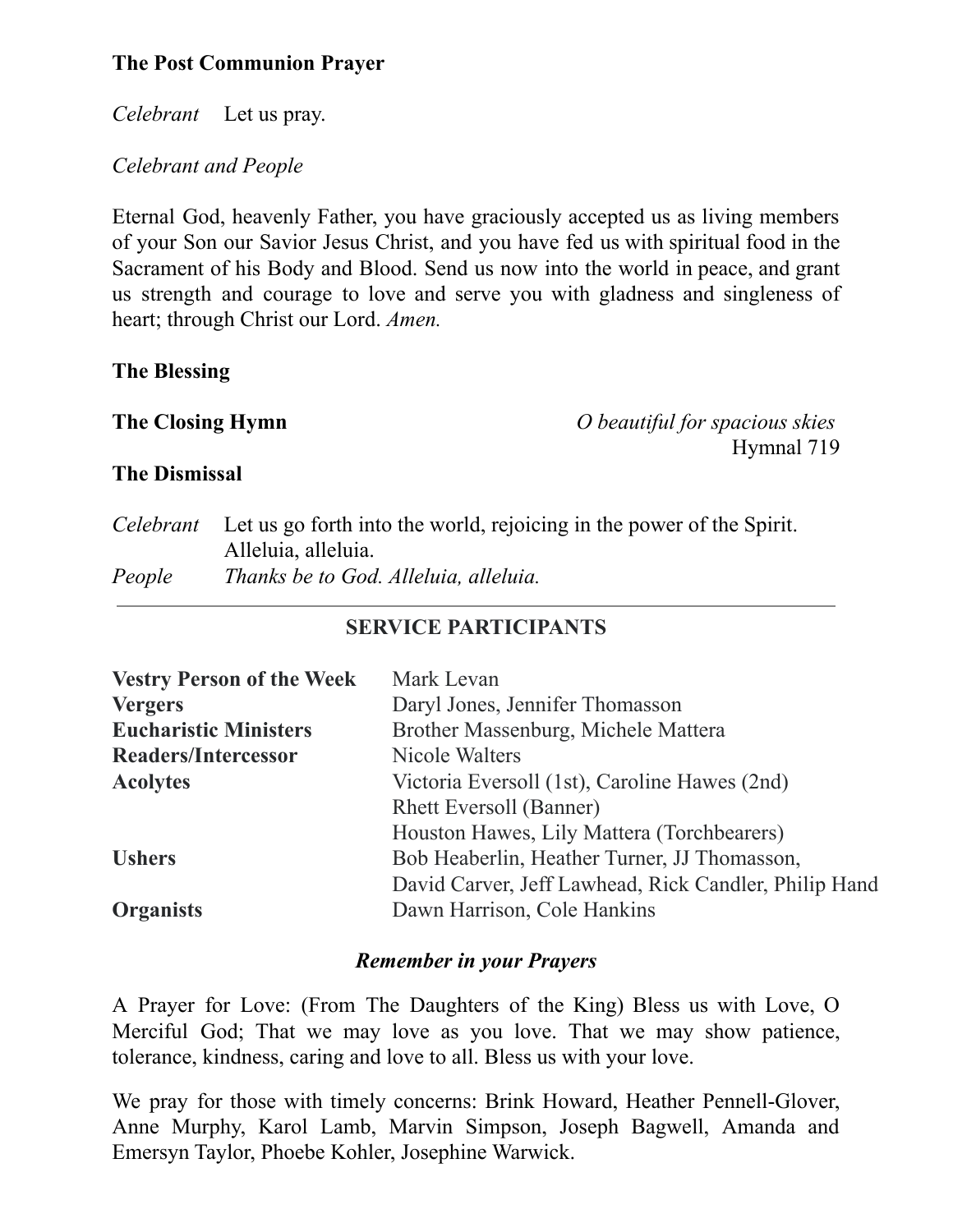We pray for those with ongoing concerns: Malcolm Velasca, Kiran Force, Alice Magnan, Annie Bulford, Margaret Crary, Trina Hall, Tyler Chapman, Anna Endres, Kimberly Leitch, Bo Warren, Brittany Jones, Ralph Hajosy, John Cummins, Carol Paschal, Megan Morgan, Jeni Massenburg, Ivy Roman.

We pray for the members of the Vestry: Renee, Mark, Nicole, Philip, Frankey, Polly, Tony, Marianne, Virginia, and for the Staff: Hazel, Mason, Dawn, Elisabeth, Mary Margaret, Cole, Kimberly.

We pray for members of our armed services and their families: Phil Kearney, Kevin Bradley, Joe Clay, Tom Choate, Linda Boyce, Dariel Johnson, Sean McGraw, Steven Puckett, Bill Tudor, Jr., Scott Woodward, Luke White, Tommy White, Zach Simkins, Jacob Britt, Morgen Davis, Luke Eason, Michael Rafferty, David Norwood, Arron Essex, Adam Harrison, Sam Vermilyea, Charles Mathews, Cameron Everett, Lanier Sealy, Beau Massenburg.

We give thanks for the lives of those celebrating birthdays this week: J.D. Gladney, John Ward Stuckey, Cathy Sandlin, Renee Powell, Alice Ann Massenburg, Rosetta Cass, Karin Francis, Anne Berry.

O God our Father, whose beloved Son took children into his arms and blessed them: Give us grace to entrust your beloved children of Uvalde to your everlasting care and love, and bring them fully into your heavenly kingdom. Pour out your grace and loving-kindness on all who grieve; surround them with your love; and restore their trust in your goodness. We lift up to you our weary, wounded souls and ask you to send your Holy Spirit to take away the anger and violence that infects our hearts, and make us instruments of your peace and children of the light. In the Name of Christ who is our hope, we pray. Amen. *(David Reed, Bishop of West Texas)*

### **PARISH NOTICES**

**PENTECOST PICNIC NEXT SUNDAY** – What could make the Pentecost Picnic better? YOU DECIDE!!! St. Paul's will provide plenty of fried chicken and soft drinks and a visit from Frigid Frog -- we just need you to bring a side dish of your choice. Be creative, be classic, be simple, and most of all, just be there with us in fellowship and friendship next Sunday, June 5, following the 10:30 service.

**NEWCOMER/VISITOR CARDS –** Welcome to all who are joining us in worship today. If you would like more information about St. Paul's, please complete a visitor card located in your pew rack and place it in the offering plate.